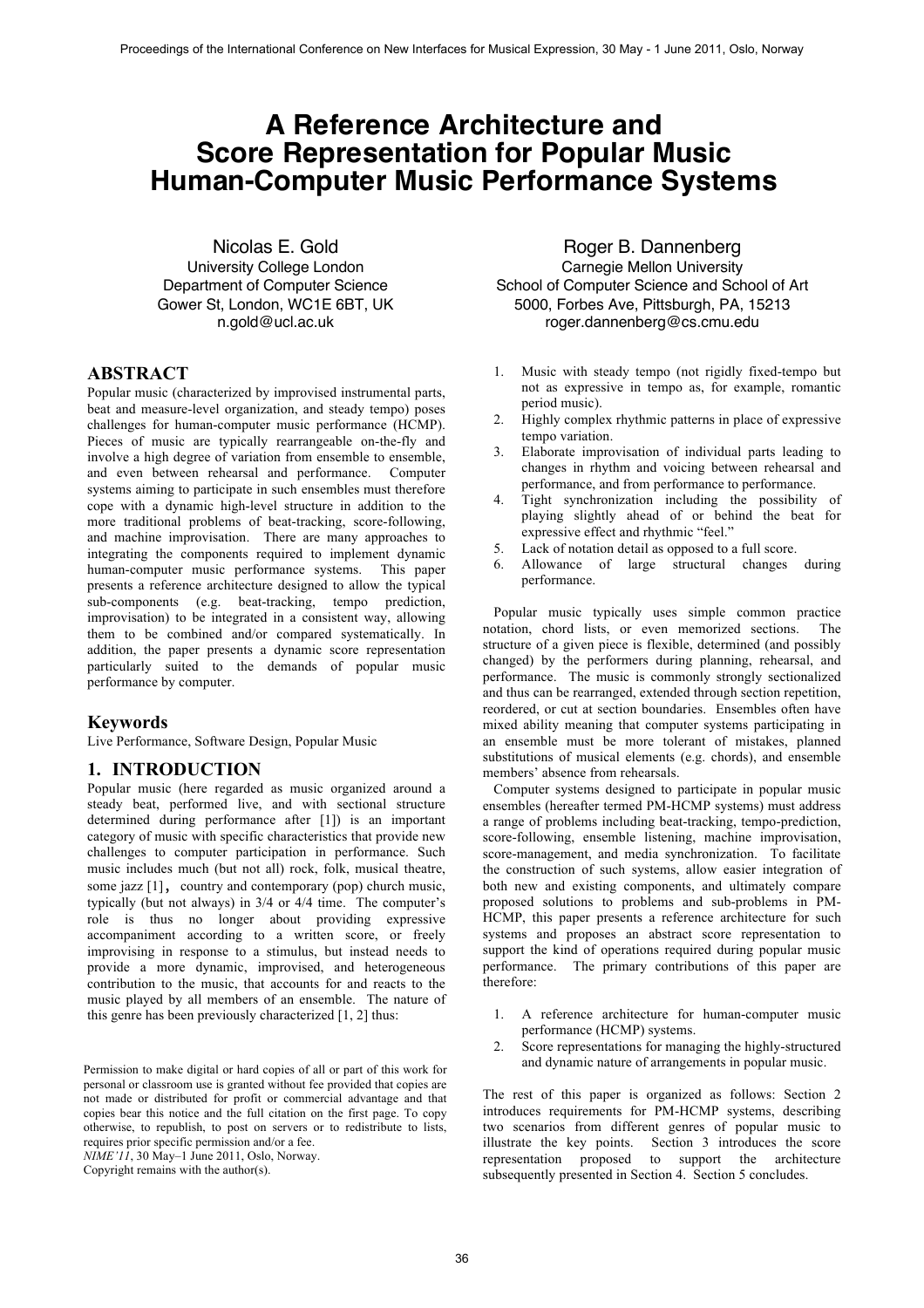# **2. REQUIREMENTS FOR PM-HCMP**

PM-HCMP systems share a range of common requirements that need to be met. These are presented below, introducing terms for the various components used later in the reference architecture and representations. Such systems need:

- 1. A way of representing the structure of the written score (or lead sheet or other source material) in a manner appropriate to the goal of performance (for example, elaborated measures, repeats and other notational constructs); in other words, a *static score*.
- 2. A simple way of representing the ordering of sections of the score without needing to recreate the static score representation in full. A simple representation is required because there is typically insufficient time to fully rewrite scores in performance scenarios, the ensembles concerned may not have the expertise to rearrange music at a fine-grained level, or indeed, some of the music may exist only as memorized blocks. This is termed the *arrangement*.
- 3. A way in which to transform, combine, and represent the static score and arrangement together to provide lookahead and anticipation for human and computer performers: a *dynamic score*. While the internal structure of the static score sections may remain unchanged during a performance, the dynamic score can be rewritten to account for impromptu performance decisions (e.g. repeating the chorus an additional time). The dynamic score thus begins as a representation of the future unfolding of the static score and gradually becomes a history of how that score was played. The dynamic score is analogous to the execution trace of a computer program.
- 4. A way in which to communicate the need for changes to the dynamic score to the performers: *cues*.
- 5. A way in which these representations can be communicated to a range of systems involved in supporting PM-HCMP: a *reference architecture*.

# **2.1 Performance Scenarios**

One of the fundamental problems of PM-HCMP is in reconciling the static structure of a score with the dynamic structure of its performance. Assuming that the possibly many representations of the score have been reconciled (a non-trivial task but outside the scope of this paper to solve), the ensemble has the task of planning an arrangement for performance. This would typically involve arranging the sections of the score, determining the number of repetitions of each and so forth. The arrangement will then be rehearsed, perhaps modified, and is then ready for performance. During the performance it may be that additional repetitions are included or sections are cut at the discretion of the leader.

Much contemporary Christian music falls within the notion of popular music as defined here. One example, a commonly used song in many churches, is Beth and Matt Redman's "Blessed Be Your Name" written in 2001. There are many versions of the sheet music available for this song (for example, see [4]). A typical notated form (*static score)* would contain *Intro|Verse|Link|Chorus|Bridge|Coda* with repeats to indicate the sequential structure. A typical expanded pre-service arrangement (*dynamic score*) of the piece (as written by a band member following rehearsal) would be

## *Intro|V1|V2|Link|Chorus|V3|V4|Link| Chorus|Bridge|Bridge|Chorus|Chorus|Coda*

In preparing for rehearsal, the music leader creates (or retrieves) a static score labeling the sections as they see fit.

They then produce an arrangement with the support of software that subsequently creates a dynamic score in readiness for rehearsal. During rehearsal, cueing systems prepare the computer to play and the beat acquisition systems ensure that computer parts remain in time with the other members of the band. At performance-time, the same systems operate to keep the dynamic score in time with the ensemble. If the leader decides to repeat the bridge twice more, a cue would be issued to modify the dynamic score.

As a second example, jazz performance is often based on "standards," or well-known songs specified by a melody and chord progression. A typical performance consists of an introduction, a statement of the melody, solos, and a repetition of the melody. Each soloist plays one or more "choruses." Sometimes, the last few measures are repeated (a "tag") or a special ending is played. At a gig, the band decides to play "Airegin" and adds it to a set list. In rehearsal, it was decided to have the HCMP system play guitar chords during both the melody and the piano solo and play some pre-composed string backgrounds behind the other soloists. When it comes time for the tune, the HCMP system is ready to play, listens for the count-off, and starts to play as planned. A cue is given when new soloists enter and a separate cue enables the HCMP guitar accompaniment when the piano solo starts. During the last solo, the leader decides to extend the performance by trading fours (a common structure where a musician plays four bars, the drummer plays four bars, a second musician plays four bars, etc.). Someone cues the HCMP system to "play fours," which alters the dynamic score to continue with the chord progression but to disable any music output.

Both of these examples illustrate key aspects of the HCMP problem. At performance time, it is not enough to know the static location in the score; a performer has to know the state of the current performance. For example, is this the first or second time through a repeat? The performer also needs to have a sense of intention in order to improvise successfully (e.g. building towards a final chorus). While the computer's musical material (e.g. a MIDI sequence or audio clip) can be specified statically and attached to a nominal measure, those static elements may actually map to many locations in the fulllength audio of the piece (or variations in a long midi sequence). In addition, many media must be coordinated (e.g. midi, audio, electronic music display). The benefits of HCMP in both jazz and church music are the possibility of filling in for missing musicians or to augment the instrumentation of small groups.

#### **3. Score Representation**

Since the score representation is fundamental to the operation of the proposed architecture, this is presented first. The static score representation is intended to be easy to encode from a printed score or lead-sheet whilst also being amenable to arrangement and re-arrangement during performance. Since popular music arrangement typically works at the measurelevel, the representations presented here operate on measures and groups of measures.

# **3.1 Static Score**

The static score language consists of block declarations (*Decl(a)*) and terminations (*End(a)*), numbered measures (*Mx*), repeat declarations (numbered, un-numbered, dal segno), repeat terminations, and alternative ending declarations and terminations. This language allows the abstract structure of a score to be encoded without being concerned with the lowerlevel specification of the music material. This is beneficial for the management of multiple media during performance and for the ease of encoding and reconciliation in preparation. The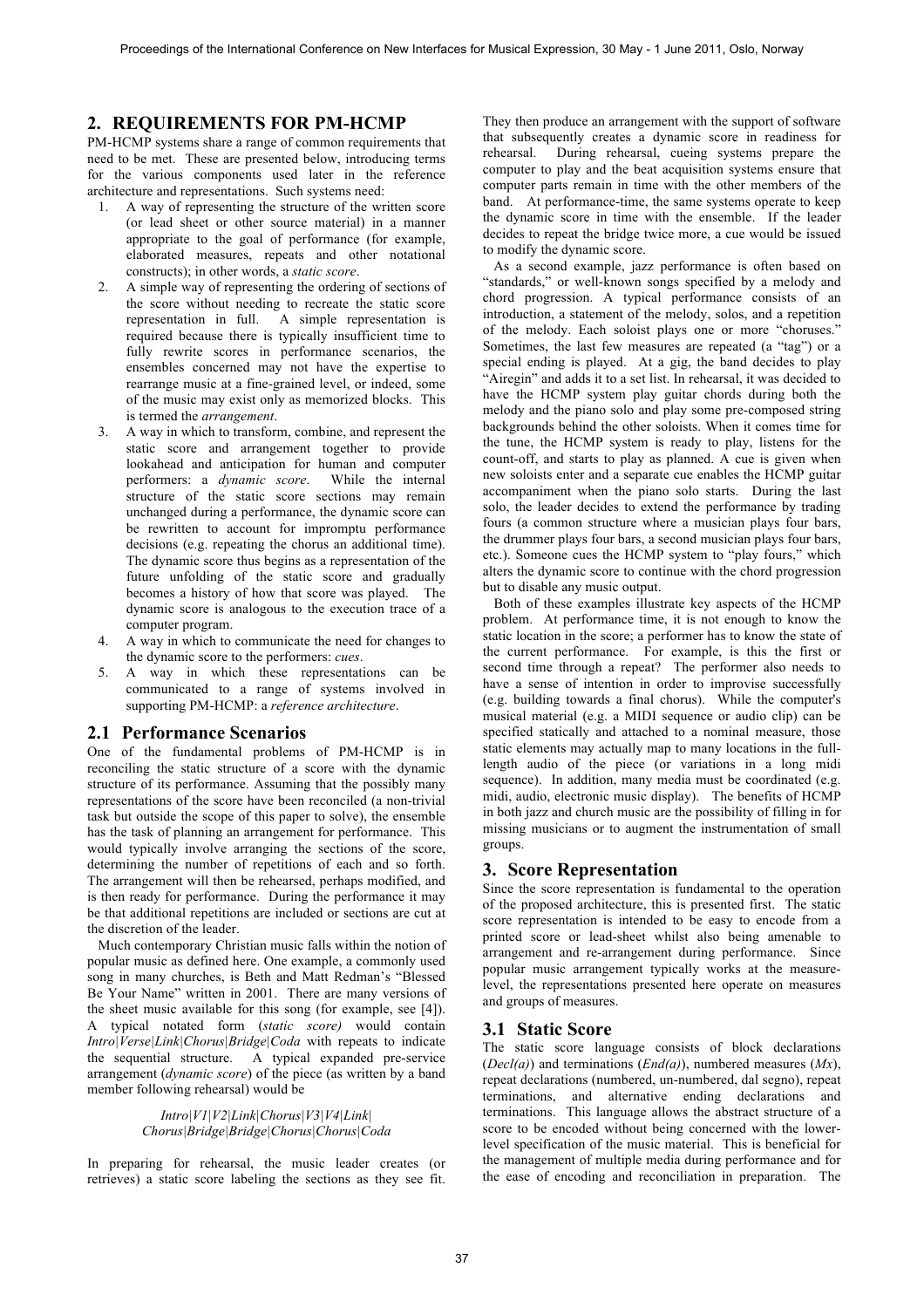static score thus encodes the score as written at the measure level and attaches sectional labels to groups of measures.

Figure 1 shows a short score fragment that will be used to illustrate the encodings proposed. The rehearsal letters indicate the designation of sections of the piece. The fragment contains a number of structural complexities including a vamp repeat (section C) to be repeated as desired by the performers, a traditional repeat and a D.S. repeat with coda. A static score encoding for this fragment is shown in Figure 1. The score encoding is relatively easy to construct quickly from reading the musical score at preparation time.

#### **Arrangement**

The arrangement uses the sectional labels declared by the static score to specify the order of the sections to be performed. This is equivalent to the musicians noting the sectional structure of the song described in Scenario 1. It allows for easy rearrangement during rehearsal and performance, simply by changing the letter ordering and regenerating the dynamic score. An example arrangement is shown in Figure 1.

#### **3.2 Dynamic Score**

The dynamic score provides a measure-level unfolding of the static score in accordance with the arrangement. Once an arrangement has been created, the measures to be played can be specified (as Mx where x is the measure number) in readiness for the render systems to schedule their data. Since it is important to be able to navigate through a piece during rehearsal (e.g. to respond to directions such as "let's go from the second time through section E"), each measure is attached to a state vector describing the sectional progress of the piece to that point.



**Figure 1: Encoding of Example Score Fragment**

This captures the notion of the dynamic score being both a prescription of what is to be played and subsequently a history of what has been played. Figure 1 shows a possible dynamic score for the example fragment and arrangement shown in the figure. This is a post-performance dynamic score since preperformance, the number of iterations of section C (the vamp section) cannot be known and it is only receipt of a cue (shown in brackets in the dynamic score) that causes the remainder of the score to be written as far as possible (until the next vamp is encountered). Unbounded repeats like this are counted during

performance to support rehearsal direction (e.g. "twice through the vamp and then on"). In works without non-deterministic repeats, the entire dynamic score could be produced before performance begins.

#### **4. Reference Architecture**

Having established a score representation to support the dynamic nature of PM-HCMP, this section presents a reference architecture to capture the necessary key aspects of PM-HCMP systems. The aim of the architecture is to provide a standard organization for the components of a PM-HCMP and to give some expectations as to the type of data transmitted between them without overly constraining the design of such systems in the future. Figure 2 shows the full reference architecture that supports the key aspects of the HCMP problem.

#### **4.1 Real-Time Components**

Real-time synchronization aspects are handled by the beat and tempo tracking systems (the Beat Acquisition, Reconciliation and Prediction Modules). These should export time-stamped messages for detected pulses, meter, phase, and measures of confidence. Since there may be many of these systems, a reconciliation system is needed to filter noisy beats and decide which beat tracking source to follow on the basis of confidence and other information. This could adopt a similar approach to that outlined in [3] but accounting for the improvised nature of the music. The output of the reconciled beat data is passed to a tempo prediction system. This exports a beat-time curve to a virtual scheduler.

#### **4.2 Abstract-Time Components**

The virtual scheduler and its associated systems are concerned with the abstract time aspects of the system. The virtual scheduler retimes events scheduled on a nominal time curve by warping the curve according to the incoming tempo data from the tempo prediction system. Events are then passed to the actual scheduler for real-time scheduling. This allows the unification of all media and handles the variation of latency between the various media sources in the render system components.

The dynamic beat information (dbeat) is provided by the virtual scheduler to a structural position tracker that maintains the current score state information, mapping the dynamic score and static score and keeping the current measure count. The dbeat is a monotonically increasing beat counter and is thus inappropriate as a direct index to the static score position.

Score management is handled as described in Section 3 by the functional components in the centre of the diagram. These respond to user input (Make Static Score, Make Arrangement), and to input received from cueing systems ((Re)Make Dynamic Score).

# *4.2.1 Cueing Systems*

Cueing systems are required to allow the computer system to react to high-level structural and synchronization changes during performance (e.g. additional repetitions of a chorus). Three types of cues are necessary:

- 1. *Static Score Position Cue.* This cue is necessary when synchronization with the static score is lost. Issuing it will cause the dynamic score to be re-made accordingly.
- 2. *Intention Cue*. This cue is needed to inform the computer of the intended direction of the current performance (e.g. exiting a vamp section or adding an additional chorus). Issuing it (e.g. using a MIDI trigger, gesture recognition or other method) will cause the future dynamic score to be remade.